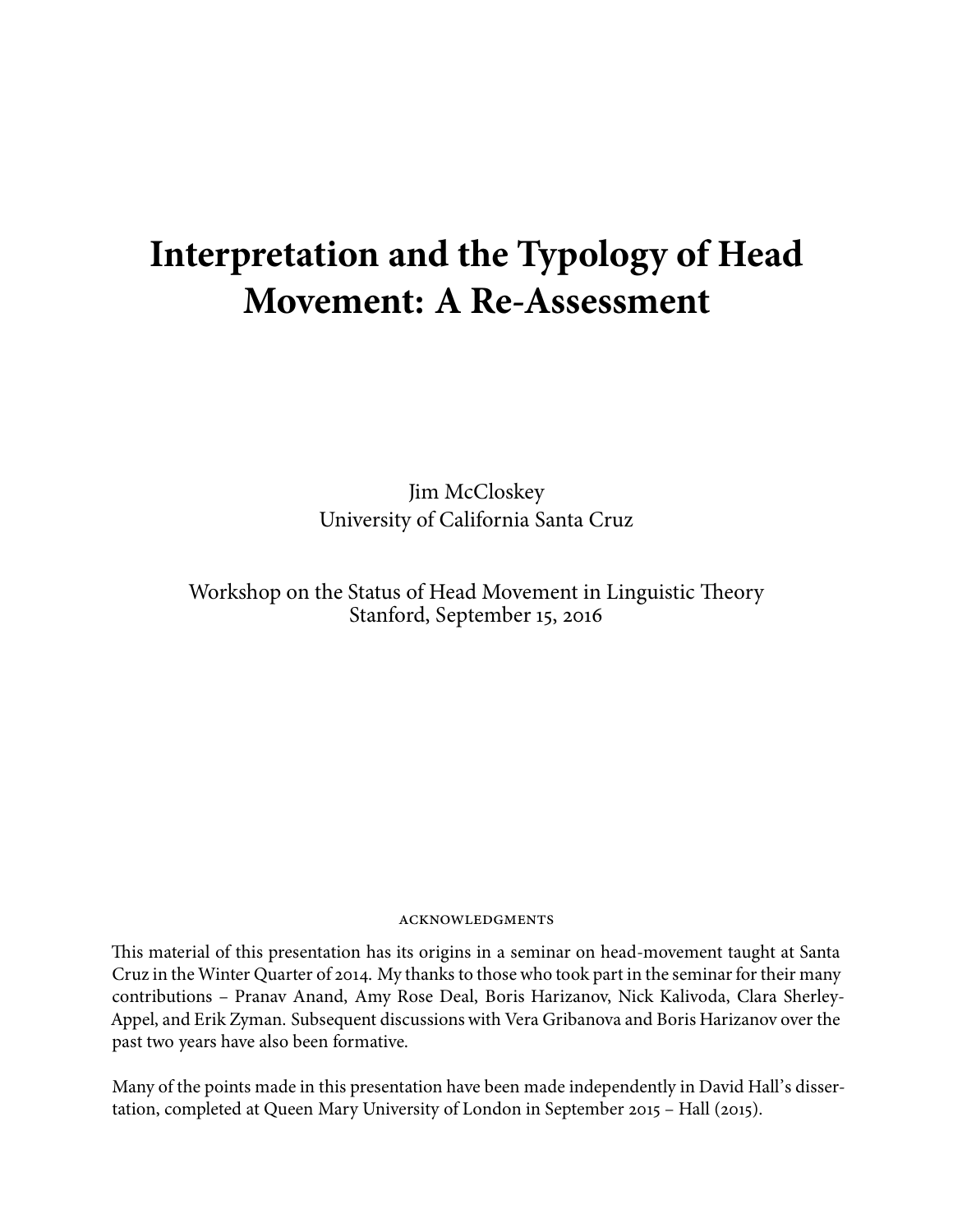# A STARTING POINT

#### THE CONSENSUS AROUND HEAD MOVEMENT

Rizzi (2016), reflecting a current consensus:

- a discussion of certain issues and opportunities in the emerging theory of labelling and projection
- $\circ$  head movement is by no means the principal focus of the paper, but it plays a role. In particular:
- head-movement creates difficulties for what one might think of as the simplest treatment of the labelling algorithm (in making it more difficult to distinguish heads from phrases)
- these problems would not arise if head movement were to be banished to the post-syntax.
- but it cannot be so banished because it has been established that head movement brings with it interpretive effects  $-$  citing Lechner (2007).
- $\circ$  the discussion presupposes (without stating explicitly) that head-movement is always adjunction.

#### **MY GOALS HERE**

- $\circ$  to review and assess (in a somewhat sceptical way) the current evidential basis for the first strand of that consensus,
- $\circ$  to suggest a link between the evidence as we now have it and the second strand of the consensus – that head movement is always adjunction.
- to speculate on why there might be such a link.

# **CASES**

# SCOPE - ENHANCEMENT AND DIMINISHMENT

- 1. Lechner (2007) on 'split scope' for negative quantifiers
- 2. Iatridou  $\&$  Zeijlstra (2013) on scope of modals with respect to negation
- 3. Szabolcsi (2011) on verbal quantifiers
- 4. Keine & Bhatt (2015) on scope in long passivization in German
- 5. Han et al. (2007) on verb-raising and negation in Korean
- 6. Benedicto (1998) on v-raising and the interpretation of determinerless nominals in Spanish

## **ENHANCED LICENSING**

7. McCloskey (1996), Roberts (2010) and others on NPI licensing under inversion in English.

## **ELLIPSIS LICENSING**

8. Hartman (2011) on the role of head movement traces in ellipsis licensing in English

9. Gribanova (2016) on focus and verbal identity under ellipsis in Russian.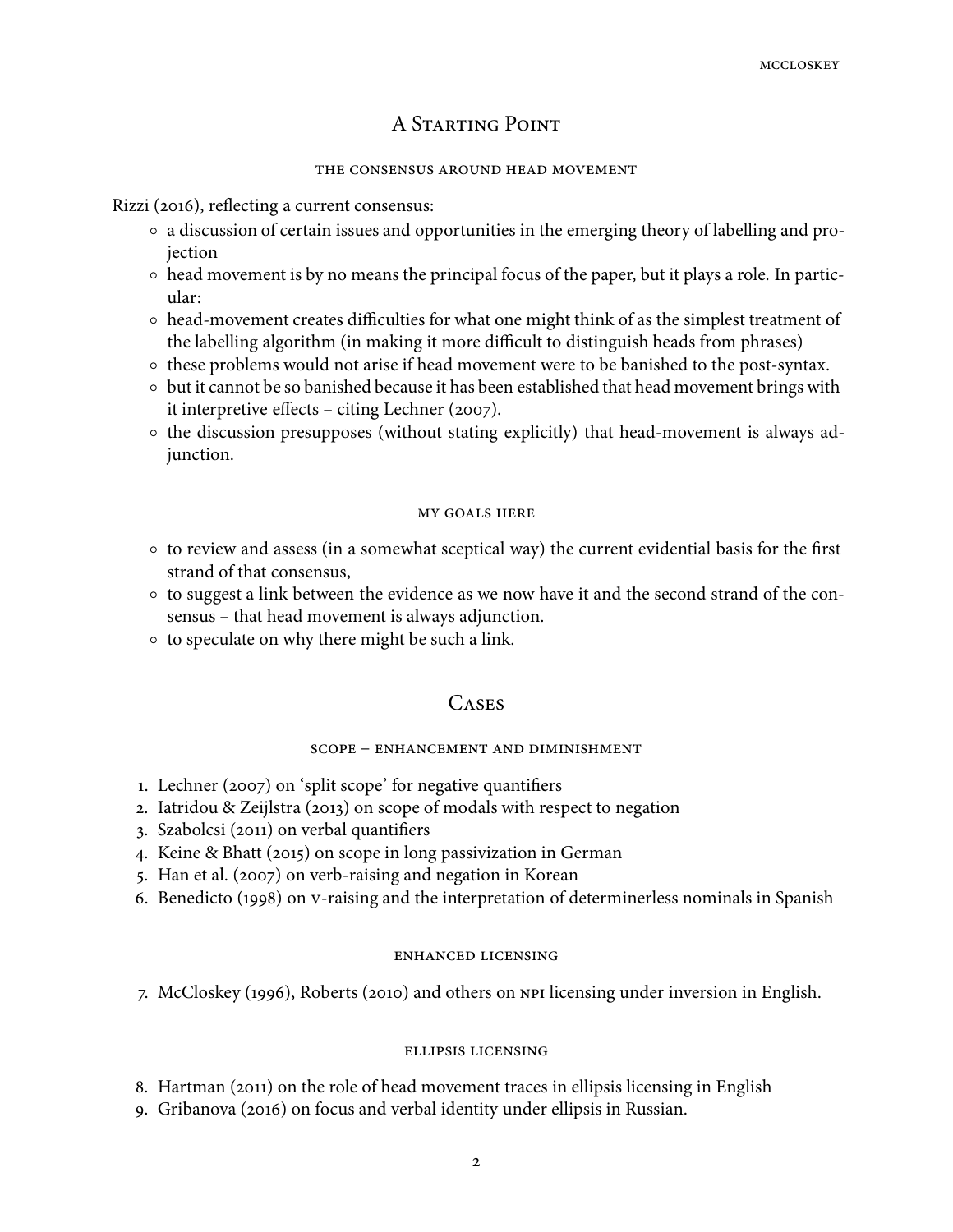# PART ONE: SCOPE EFFECTS

## LECHNER 2007

- (10) a. Not everyone can be an orphan.
	- b. Not every pearl can be above average size.
	- c. Not every candidate can make the shortlist.
	- d. Not every lottery-ticket can be drawn.
- $(11)$  THE GENERAL FORM: NOT every NP MODAL VP.

## Two readings:

 $(12)$  a. SPLIT READING:

 $\neg$  **POSS**  $\forall$ 

- b. DE RE READING:
	- $\neg$   $\forall$  POSS

For (10d) for instance:

- $(13)$  a. There is no accessible possible world (of the relevant type) in which it holds that every lottery-ticket is drawn. (There are losers as well as winners.)
	- b. It's not true of all lottery-tickets that there is an accessible possible world in which they are drawn. (Maybe all of the tickets sold in Seven Eleven stores in Fremont are deliberately held back from the big drum from which the winning ticket(s) will be selected.)

THE STRUCTURE ASSUMED

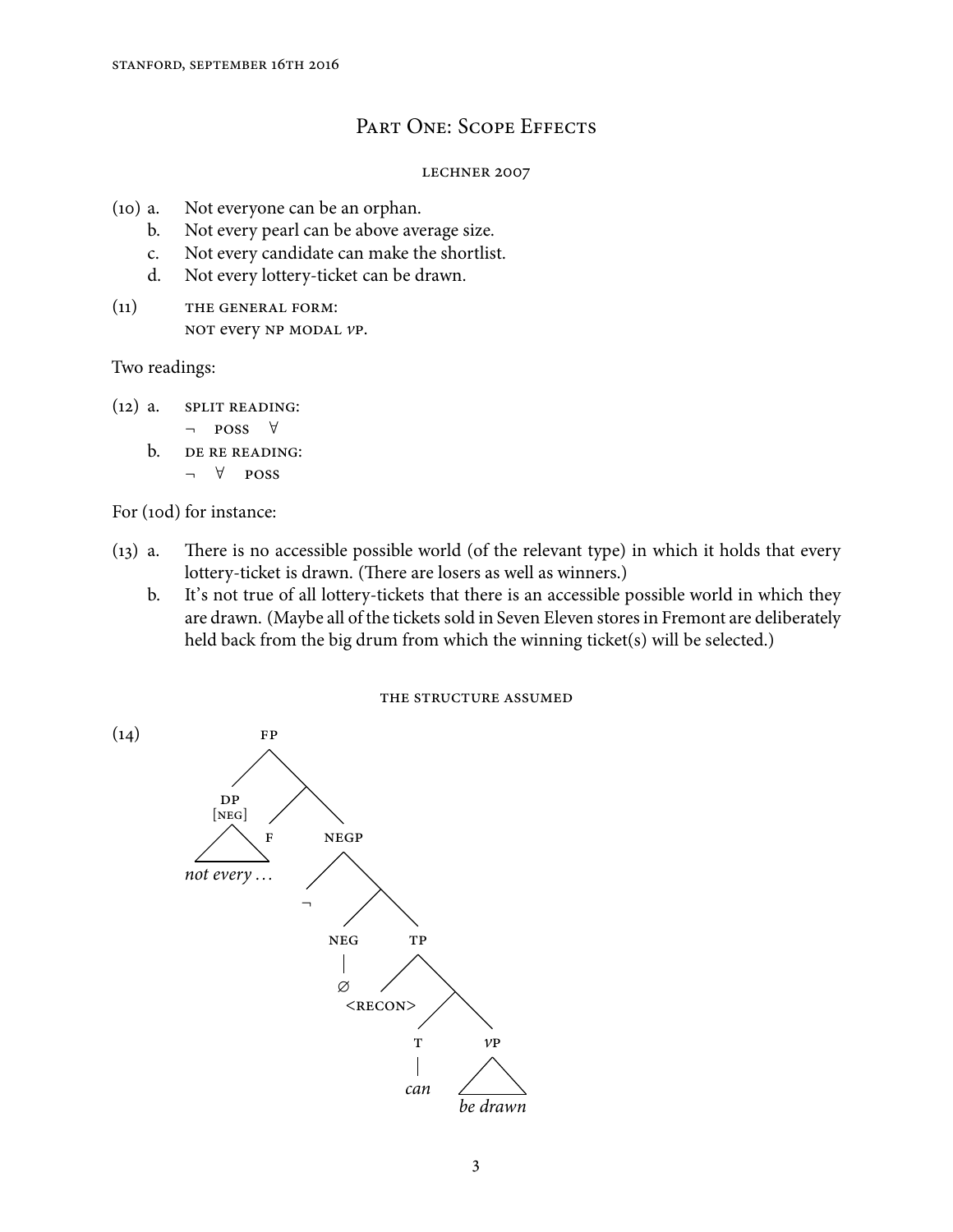#### **ELEMENTS OF THE ANALYSIS**

- $\circ$  There are at least three subject positions in English (in clauses containing a modal):
	- the thematic position (specifer of  $\nu$ ),
	- an intermediate position (specifier of  $\tau$ ), and
	- the specifier position of a higher projection (call it F).
- $\circ$  There is a negative projection above  $\tau$  but below  $\mathbf{F}$ ,
	- whose specifier position is occupied by the sentential negation  $\neg$ ,
	- and which in turn is the licenser for the negative determiner *not* which heads negative DP's like *not every ticket* (the *p* itself makes no semantic contribution).
- $\circ$  Modals originate in  $\tau$  and undergo a two-step head movement: through (not past) the negative head and then on to F.
- $\circ$  Negative  $\pi$ 's like *not every ticket* must be licensed by being (at LF) in the local commanddomain of the sentential negation in the specifier of the negative projection;
- $\circ$  therefore the negative DP must reconstruct to a position at least as low as the specifier of  $\tau$ .
- $\circ$  The raised modal may make its semantic contribution either in its base position ( $\tau$ ) or in its intermediate position (the head-position of the negative projection).

#### THE READINGS

- $\circ$  DE RE READING: when the modal is interpreted in its base-position it is below the universal quantifier *every ticket*, which is now in its specifier position, and that quantifier is in turn below ¬ in the specifier position of the negative projection.
- $\circ$  split reading: when we interpret the modal in its intermediate position, it is above the universal quantifier (in the specifier position immediately below it) but below  $\neg$  in the specifier position of the head it is temporarily occupying.

## **IMPORTANT NOTE:**

There is no argument from the *de dicto* reading for a syntactic interpretation of head movement. If there were head movement of the modal, but that movement were post-syntactic, then the modal would make its semantic contribution (exclusively) in the low position – in  $\tau$ , yielding the *de re* interpretation.

But to get the 'split' reading, the modal must niche in between the universal (reconstructed to the specifier position of  $\tau$ ) and the sentential negation in its own specifier-position). That is: the modal must be 'seen' by the interpretive processes in the intermediate position of the 3-member head-chain – this is scope-enhancing head movement.

## AND CRUCIALLY:

The negative DP must not reconstruct too far – if it reconstructed to a position below  $\tau$  (say to its thematic position), it would be in the scope of the modal even in its base position. This would yield the correct interpretive consequences (the split reading) but without appeal to head movement, syntactic or post-syntactic. Therefore:

 $(15)$  Lechner's STRONG CONSTRAINT  $(p, 8)$ : Strong quantifiers cannot reconstruct below T.

The argument for interpretive effects of head-movement, as Lechner recognizes (p. 18), stands or falls on the correctness of  $(15)$ .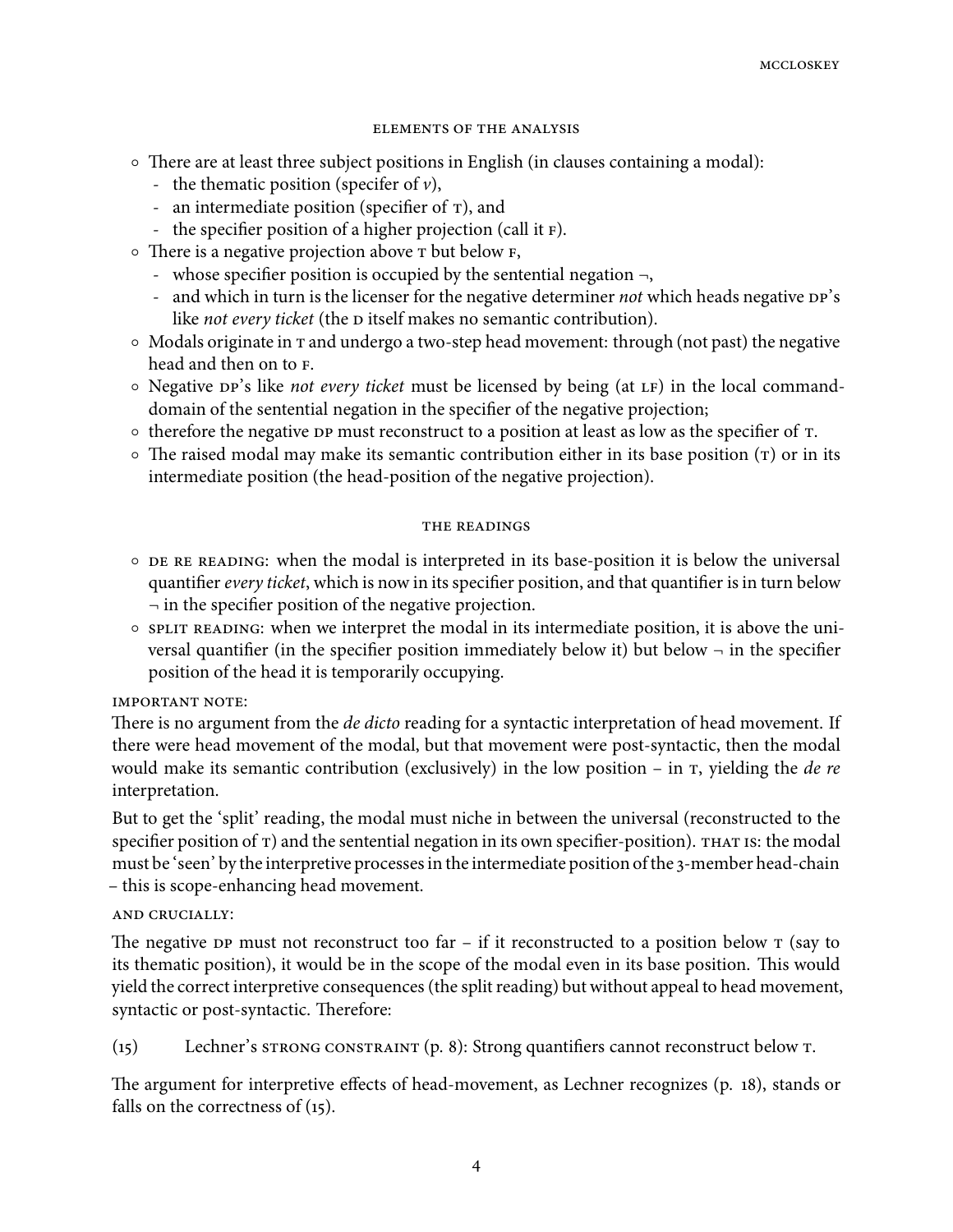#### THE MISSING THIRD READING

Given this framework of assumptions, we expect, of course, a third scopal possibility – in which the modal takes scope in the highest position it attains (in F). This would be the surface-true scope (see  $(Lechner, 2007: p.6, p. 14)$ :

- $(16)$  a. SPLIT READING:
	- $\neg$  **POSS**  $\forall$
	- b. DE RE READING:
		- $\neg$   $\forall$  POSS
	- C. DE DICTO READING:  $Poss \rightarrow \forall$

 $(17)$   $(16c):$ 

- a. There is an accessible possible world in which it's not the case that every lottery-ticket is drawn.
- b. Maybe not every ticket will be drawn.

## SCOPE RECONSTRUCTION UNDER A-MOVEMENT

Applied to the current problem:

(18) a. Not everyone can make the shortlist.



- o the negative determiner not implies the presence of an abstract high negation (Ladusaw (1992), Potts (2002), Iatridou & Sichel (2011) among many others);
- $\circ$  reconstruction of the negative DP to the specifier of vP;
- the split reading emerges from the reconstruction possibility;
- $\circ$  the *de re* reading emerges when the negative  $\circ$  is interpreted in its surface position
- there is no third reading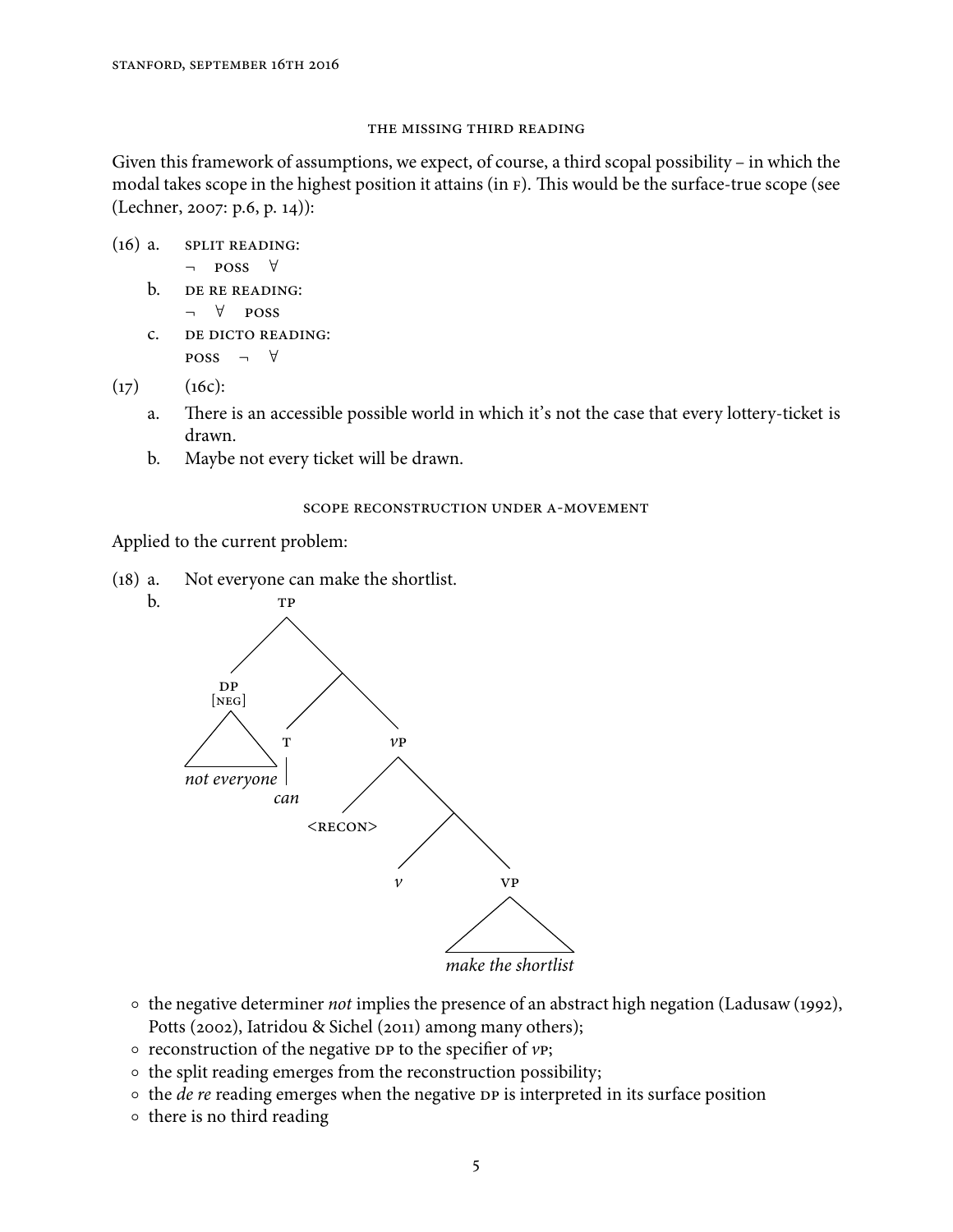#### LASNIK'S PUZZLES

- $(19)$  a. Every critic seemed to like the play.
	- b. Every coin is  $3\%$  likely to land heads.
	- c. Noone is certain to win.

No reconstruction under A-movement? But see Ladusaw (1977, 1988) and much subsequent work especially Sauerland (2003).

- $(20)$  a. At least one player always loses.
	- b. Most guests will not be late.
	- c. Every player didn't score.
- $(21)$  a. Mr. Trump needs to realize that all blacks don't go to church on Sunday.

[Ron Christie: NYT op-ed, Monday September 5th 2016].

b. When I drive past a children's playground, some au-pair nearly always makes a mental note of my registration number.

[Sara Baume: Spill, Simmer, Falter, Wither, Tramp Press, p. 9]

- $(22)$  (I'm teaching an 8AM class and I say):
	- a. At least one student tends to fall asleep.
	- b. More than half of the students tend to fall asleep.
- (23) More than half of all voters tend to vote the straight party ticket.

And despite  $(19c)$ , negative indefinites scope below (at least some) raising predicates:

- $(24)$  a. No doctor appears to be present.
	- b. No doctor seems to be present.
	- c. No student is believed to have witnessed the crime.

(See Iatridou & Sichel (2011). Caution is in order here, though – as they show – about whether or not it is appropriate to treat such cases in terms of reconstruction in the standard sense.)

## RECONSTRUCTION INVOLVING NEGATIVE STRONG QUANTIFIERS

- $(25)$  a. Not everyone tends to hit the water together.
	- http://www.philadragonboatfestival.com/teams.asp b. not everyone tends to get the same results as the other.

https://www.fiveeightprogram.com/pages/about-the-program c. Not everyone tends to have fun in the same way.

https://www.wattpad.com/story/68995768-fun-happydeathday d. Not everyone tends to have the same interests as I do.

https://www.fanfiction.net/s/12010775/2/Beautiful-in-White e. not everyone tends to think the same way about titles and descriptions.

https://www.nocccd.edu/files/argos-report-viewer-002\_25340.pdf

f. better to have guests a bit too packed (and not everyone tends to dance at the same time all evening), rather than rattling around in a space that is too large.

http://www.barndance.co.uk/tips.html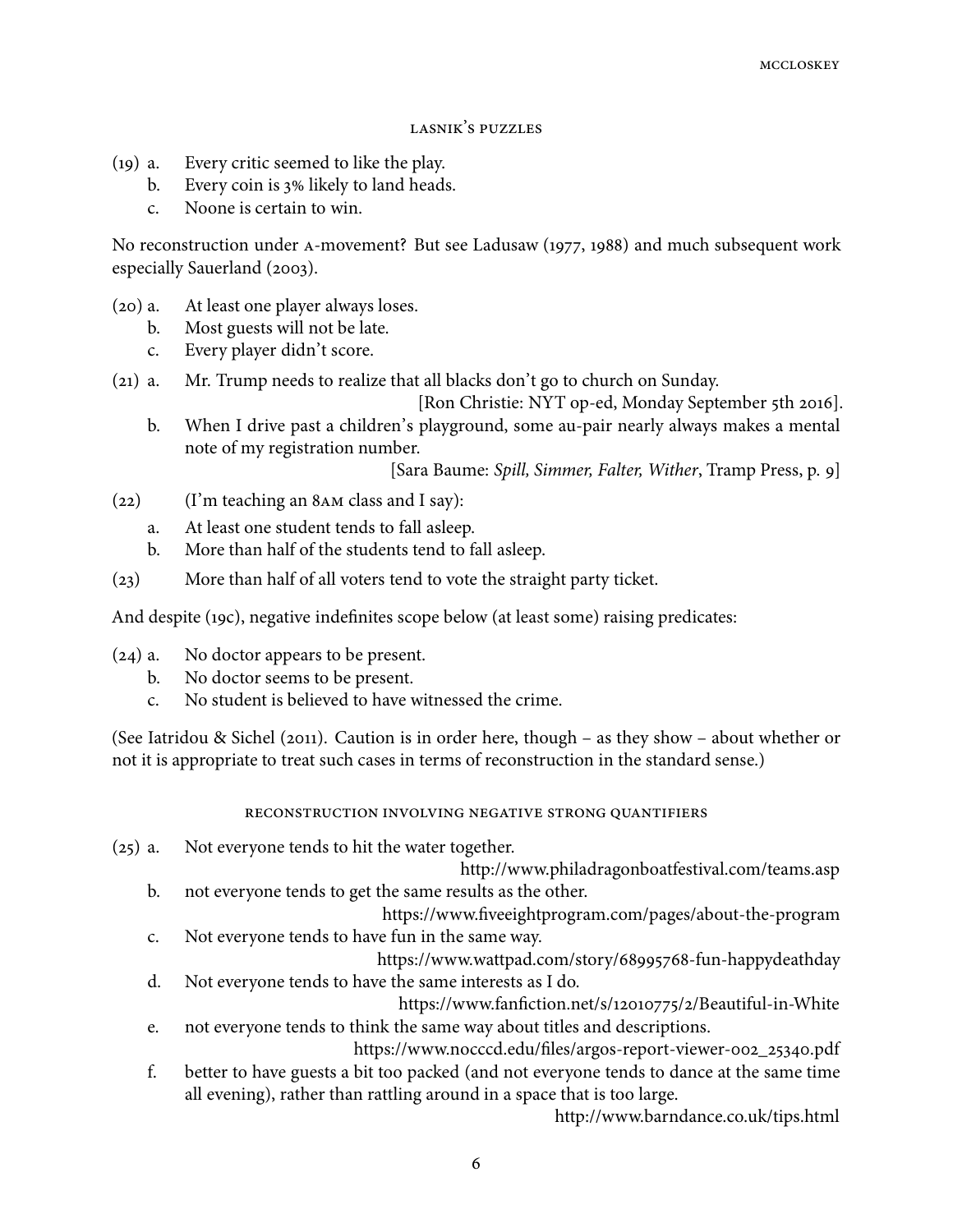(26) a. Who will the Giants remove from the starting rotation when everyone's healthy? Short answer: Not everyone is likely to all be healthy at the same time.

http://www.mccoveychronicles.com/2015/5/18/

b. However, not everyone is likely to receive an assistantship, and students should take the initiative to look for funding as well.

http://www.umass.edu/education/sites/default/files/International c. While not everyone is likely to become like Albert Einstein overnight, it's likely that people can definitely improve their own level.

https://www.ideatovalue.com/crea/nickskillicorn/2016/02/interview-with-dr-simoneritter-how-variety-sparks-new-ideas/

d. If you want to create a distinct look or identity, pick styles, cuts, colours and brands not everyone is likely to be wearing that evening. http://economictimes.indiatimes.com/slideshows/spending-lifestyle/how-to-dress-for-a-

formal-dinner-or-a-late-party/dress-code/slideshow/14741460.cms

e. While not everyone is likely to agree with the elite dating app's vetting policy, it would appear that demand exists,

http://www.techworld.com/apps/inner-circle-polo-party-3622665/

f. First, not everyone may use the same minimum tensile strength number to determine the burst pressure. Even if they do, not everyone is likely to use the same safety factor number. http://blog.restek.com/?p=10383'

## **INTERIM SUMMARY**

Assessing whether or not the restriction on reconstruction possibilities defined in  $(i5)$  is tenable or not is not straightforward given the current state of our knowledge of the relevant domains. However:

- $\circ$  (15) is not well integrated into any larger theoretical structure
- o the evidence for scope reconstruction under A-movement is strong and clear (and the analysis in Lechner (2007) also depends on such reconstruction being available)
- therefore the decision to be made is whether or not the relevant cases are among those in which appeal to reconstruction is valid
- the current balance of evidence suggests that they could well be
- but that's the thread by which the argument for interpretive effects of head movement hangs, and
- $\circ$  given that there is very little INDEPENDENT evidence for head movement in these cases in the first place (evidence that is independent of the conjecture that is at issue)
- it does not seem wise to conclude that the case for interpretive effects of head movement has actually (yet) been made in this instance.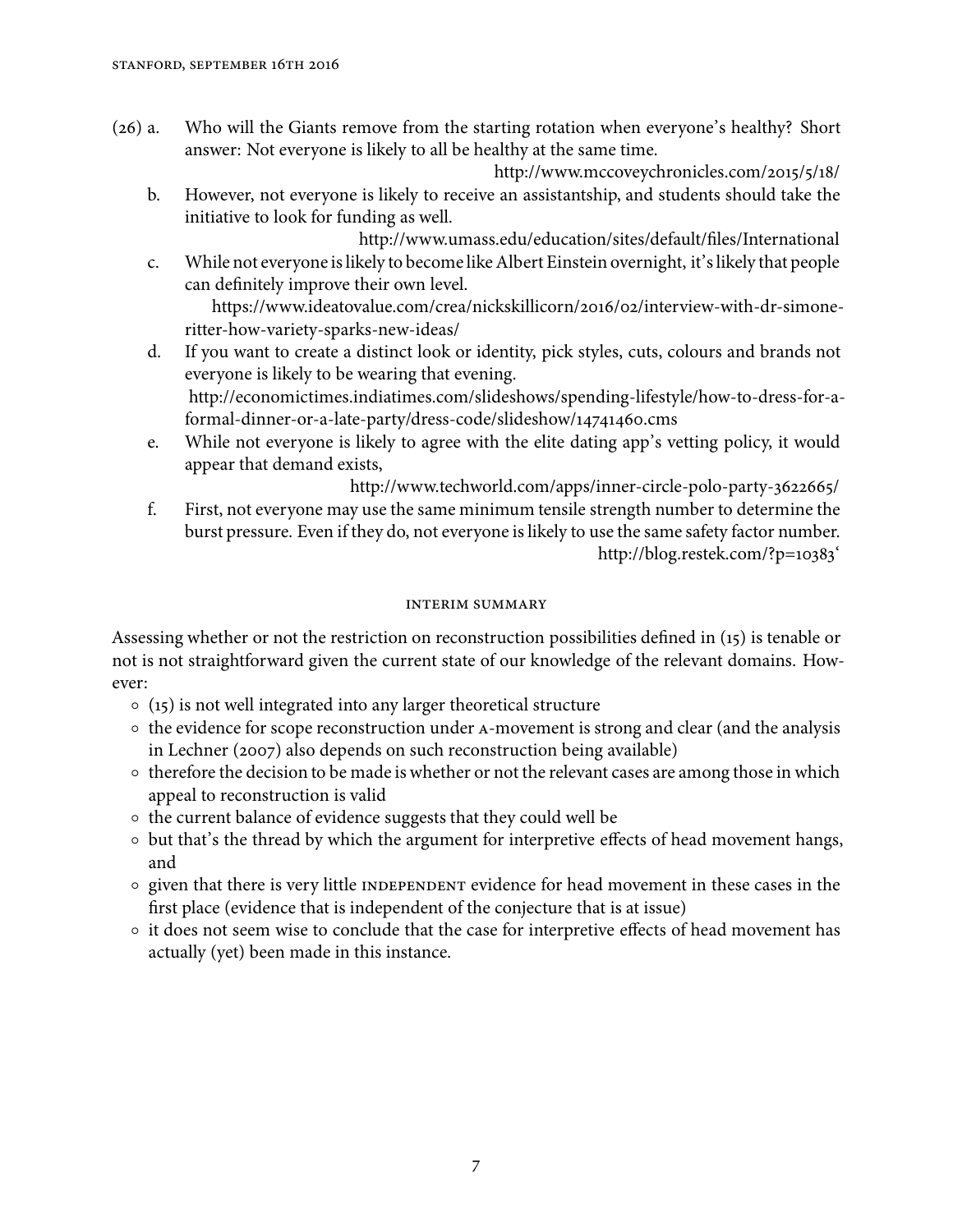#### IATRIDOU AND ZEIJLSTRA 2013

Concerned with the interaction between the scope of negation and certain modals – a much studied area.

The basic facts are well known. Deontic modals divide into three classes:

- a group of existentials like *can* and *may* which must scope under negation
- a group of universal deontic modals which divide into three classes:
	- a group like English *must* and *should* which always scope over negation
	- a group like English *have to* which always scope under negation
	- a group of universal modals like English *need* and German brauchen which must appear in the scope of negation.

| $\mathbf{b}$ . | $(27)$ a. Sally cannot leave.<br>Sally may not leave.    | MODAL<br>$\overline{\phantom{0}}$<br>MODAL<br>$\overline{\phantom{0}}$ |
|----------------|----------------------------------------------------------|------------------------------------------------------------------------|
| b.             | (28) a. Sally must not leave.<br>Sally should not leave. | MOD<br>$\overline{\phantom{0}}$<br>MOD<br>$\Box$                       |
| (29)           | Sally doesn't have to leave.                             | MODAL<br>$\overline{\phantom{0}}$                                      |
| $(30)$ a.      | You needn't take the exam.                               |                                                                        |

- b. Nobody need take the exam.
	- c. \*You need take the exam.

The *need/brauchen* modals (as in (30)) have been widely analyzed as negative polarity items (Ladusaw (1992), van der Wouden (1994) for example).

There are also 'neutral' modals which scope under negation when it is present, but which are not dependent on negation for their well-formedness – have to, need to in English.

| $(31)$ a. Sally has to leave.   |       |
|---------------------------------|-------|
| b. Sally doesn't have to leave. | MODAL |

# THE PROPOSAL, PART ONE:

(developed independently by Michael Israel (1996) and Vincent Homer (2012, 2015)) modals (like must, should, ought to in English) which must take wider scope than negation are positive polarity items and their propensity for wide scope reflects their allergy to being in the local scope of negation.

THE HEAD MOVEMENT CONNECTION:

How do we understand the class of modals which, like English *can*, scope below negation while appearing to its left?

- Modals raise from a lower position to  $\tau$ .
- Their scopal properties reflect their base position with respect to negation that is lower.
- $(32)$  a. Sally cannot leave.
	- b.  $[\text{TP} \text{ Sally } \text{T} \text{ not can } [\text{VP} \text{ leave } ]]$

THERE IS AS YET no argument for syntactic head-movement, since, if there is head raising of the modal and if that were a postsyntactic raising, (32b) is exactly the structure which would be submitted for interpretation.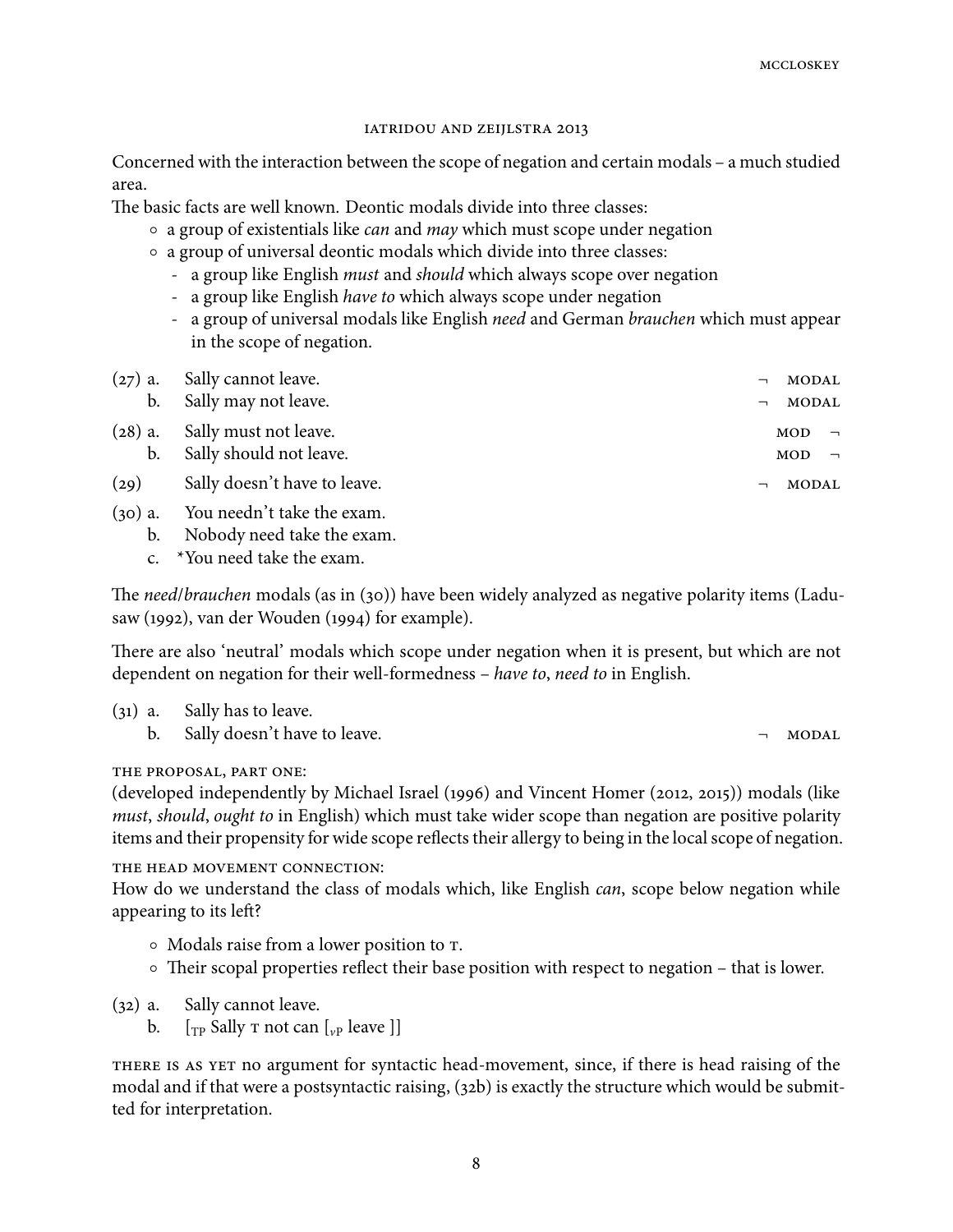BUT ... recall what are now analyzed as positive polarity items - modals like *must* and *should* in English, which obligatorily scope above negation. These modals MUST NOT BE ALLOWED to reconstruct to a position below NEG.

 $(33)$  THE PROPOSAL, PART TWO: Head movement reconstructs unless reconstruction would lead to ungrammaticality. (Iatridou & Zeijlstra, 2013: (73)b, p. 549)

 $So \ldots$ 

- for the PPI modals like *must*, reconstruction is blocked because any modal which reconstructed would find itself in the scope of negation, which is a state it cannot abide.
- $\circ$  for the neutral modals like *can*, which are not polarity items, reconstruction is freely available (they are more than happy to be in the scope of negation).
- and the NPI modals like *need* and *brauchen* are happy to reconstruct since they cannot abide NOT to be in the scope of negation
- and we now have an argument against a postsyntactic view of head-movement:
	- because the system of interpretation must see the output of head movement, in the case of PPI modals like *must* and should (which always scope over negation when it is present), but it sees the initial position of the head movement in the case of NPI modals like English need and German brauchen.
	- therefore we have evidence both for scope-enhancing head movement (in the case of the modals) and for reconstruction effects (in the case of the modals), two hallmarks of syntactic movement.

# ASSESSMENT:

- $\circ$  the principal concern involves the appeal to reconstruction for the 'neutral' modals like *can*. The hallmark of reconstruction is optionality – there are two (or more) occurrences of an item and the item can make its semantic contribution in any of the positions it occupies at derivation's end. Note the contradiction with Lechner's argument (for which it is crucial that the modal not be  $\overline{r}$  force to reconstruct). See (Iatridou & Zeijlstra, 2013: fn. 34, p. 554)
- $\circ$  Homer's (2012, 2015) alternative analysis (based on the same fundamental insight) depends not on head movement or on reconstruction but rather on scope-enhancing covert movement of the relevant modals.
- Iatridou & Zeijlstra (2013) must appeal similarly to scope-enhancing covert raising for those languages (all of the other European languages they examine) in which negation is high and in the syntax commands modals of the sort which will out-scope it for interpretive purposes. For such cases appeal to head-raising is futile and they propose covert scope-expanding movement, of the kind that Homer appeals to also for English.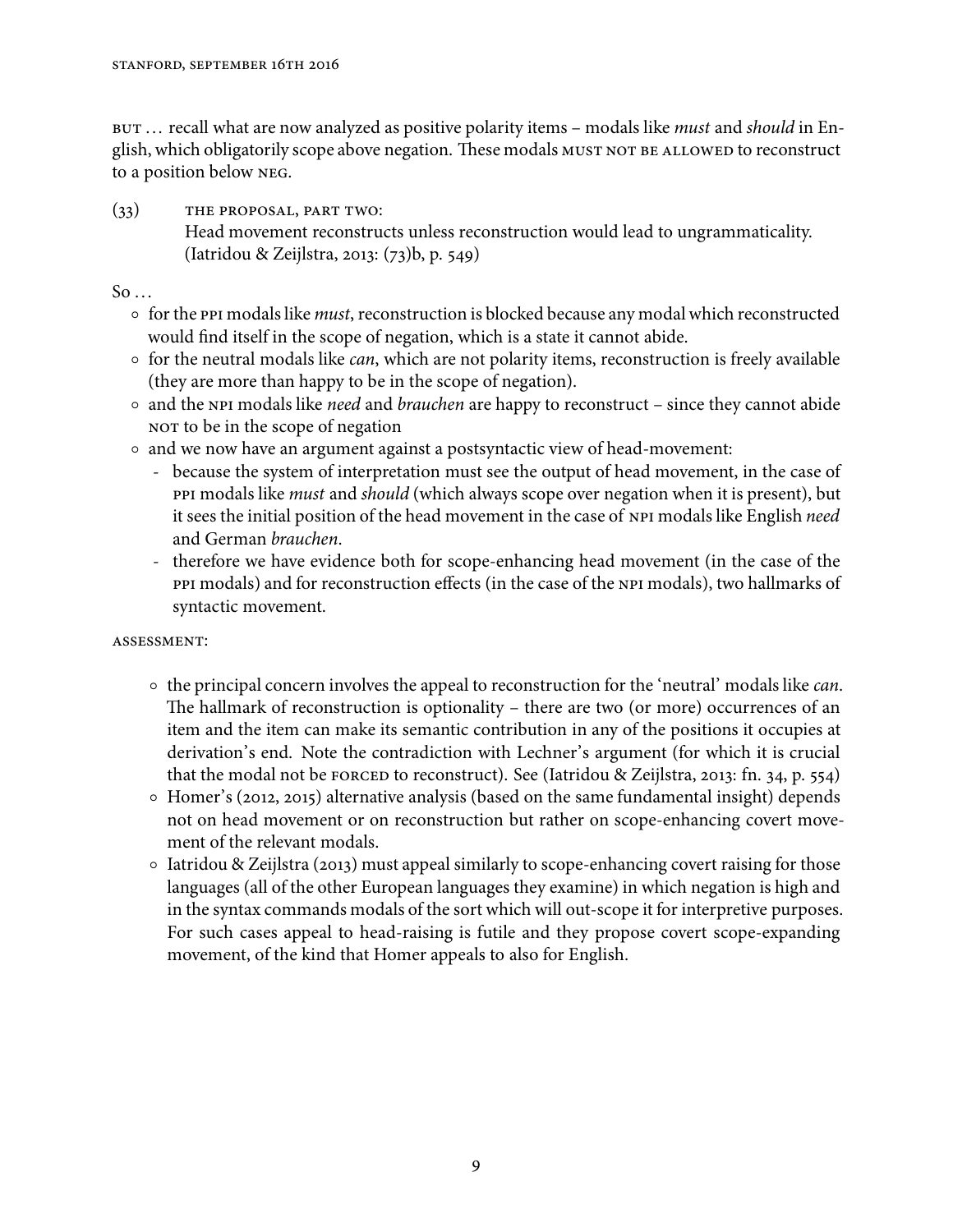#### SZABOLSCI 2011

Interactions between focus operators like only with aspectual raising verbs like begin:

- $(34)$  a. In May only Mary began to get good roles.
	- b. READING ONE: Only Mary is such that she began to get good roles.
	- c. READING TWO: It began to be the case that only Mary was getting good roles.
	- Such raising verbs are explicit quantifiers over time arguments and participate in scopal interactions.
	- $\circ$  In READING TWO, the quantifier encoded by *begin* scopes over *only Mary*.
	- o In Shupamem (a Grassfield Bantu language) only READING TWO is available when the verb fronts to clause-initial position.
- : other languages examined do not show the effect (Hungarian, English, Dutch, Russian).

AND: as Szabolsci recognizes (pp  $15-19$ ) one expects the same scopal effects for verbs whose meanings involve quantification over world-variables (modals, intensionsal raising verbs). Such interactions have not (yet?) been documented.

#### **KEINE AND BHATT 2015**

Obligatory wide scope for elements within the complement domain of long passives in German. Is there head movement?

#### HAN ET AL 2007 ON KOREAN

A paper which presupposes (rather than asserts) that head movement can be scope enhancing – negation in Korean may be carried along by head movement of v through the extended projection, giving rise to new scopal effects.

But the treatment of the syntax of negation is perhaps the only questionable aspect of their proposals. See Tulling (2015) for an alternative which preserves their core results but makes no appeal to scopeenhancement via head movement.

#### BENEDICTO 1998 ON SPANISH

For a critical review, see Hall  $(2015: 106-117)$ 

# 1 PART TWO: ENHANCED LICENSING

NPI licensing in standard English:

- $(35)$  a. \*Which student does anybody not like?
	- b. Which student doesn't anybody like?
- (36) a.  $*$ I know why anyone didn't help us.
	- b. Why didn't anyone help us?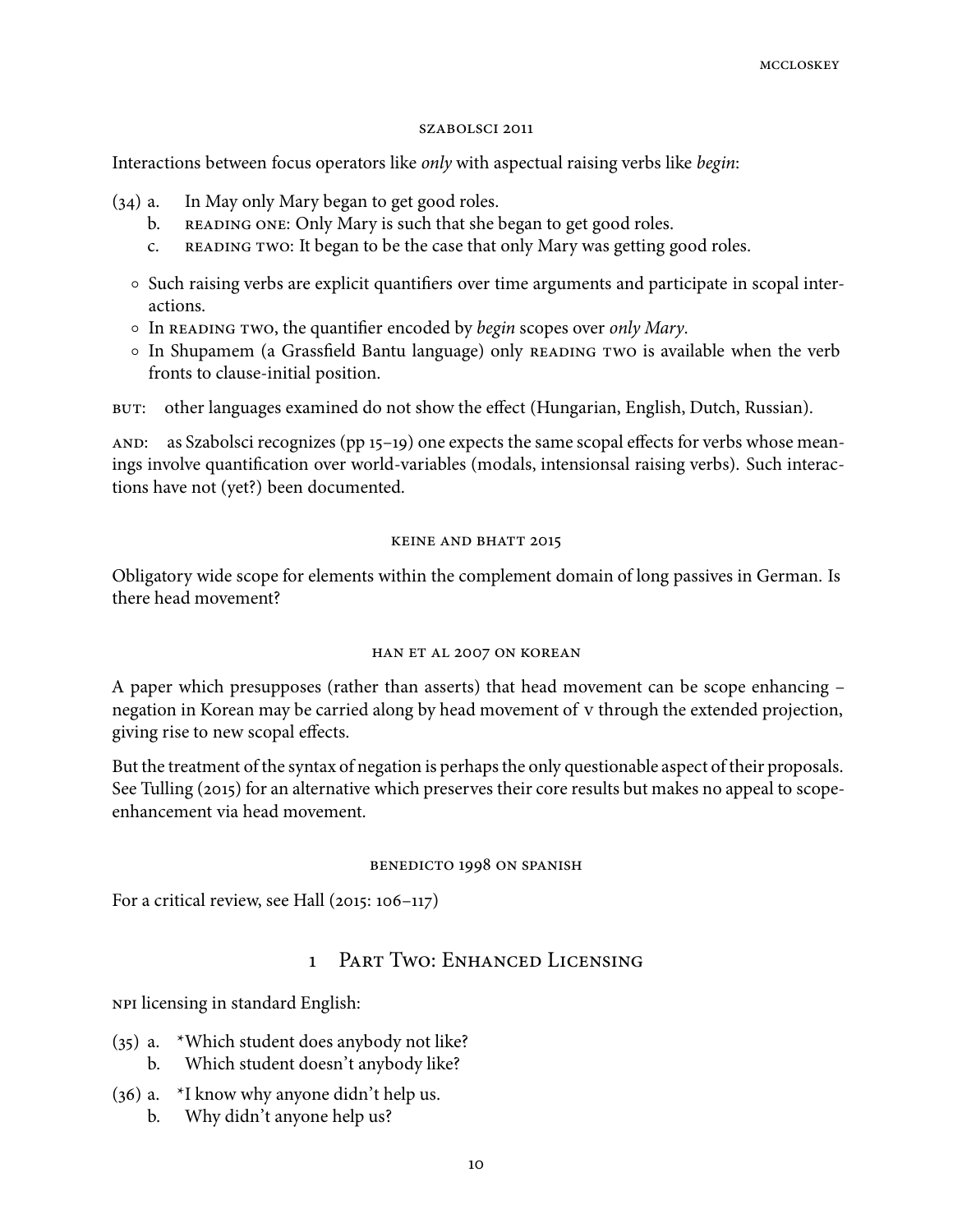Licensing of the NPI anybody in (35b) and (36b) seems to depend on the affixal negation being carried along with the fronted auxiliary to a position in which it commands the NPI. McCloskey (1996), Kayne (2000, 2005), Roberts (2010)).

# 2 PART THREE: ELLIPSIS LICENSING

# **MAX ELLIDE EFFECTS**

Hartman  $(2011)$ :

The presence of a (semantic) variable left by head-movement inside an ellipsis site in English can force larger ellipses (sluicing rather than vp-ellipsis) in virtue of the logic of MAXELLIDE as understood by Takahashi & Fox (2005). The analysis, if successful, implies that the semantic-pragmatic component of the system of ellipsis licensing has access to representations in which it can detect a trace left by head movement, understand it as a variable and react accordingly.

# **V-STRANDING ELLIPSIS IN RUSSIAN**

Gribanova  $(2016)$ :

 effects can also be attributed to the presence of a verbal trace in an ellipsis type in Russian which involves ellipsis of a large constituent (TP) which is the complement to a polarity head. vraising to the polarity head, crucially, is driven by discourse-relevant features (focus-related), with possible implications for the mystery of the verbal identity condition in v-stranding vp-ellipsis.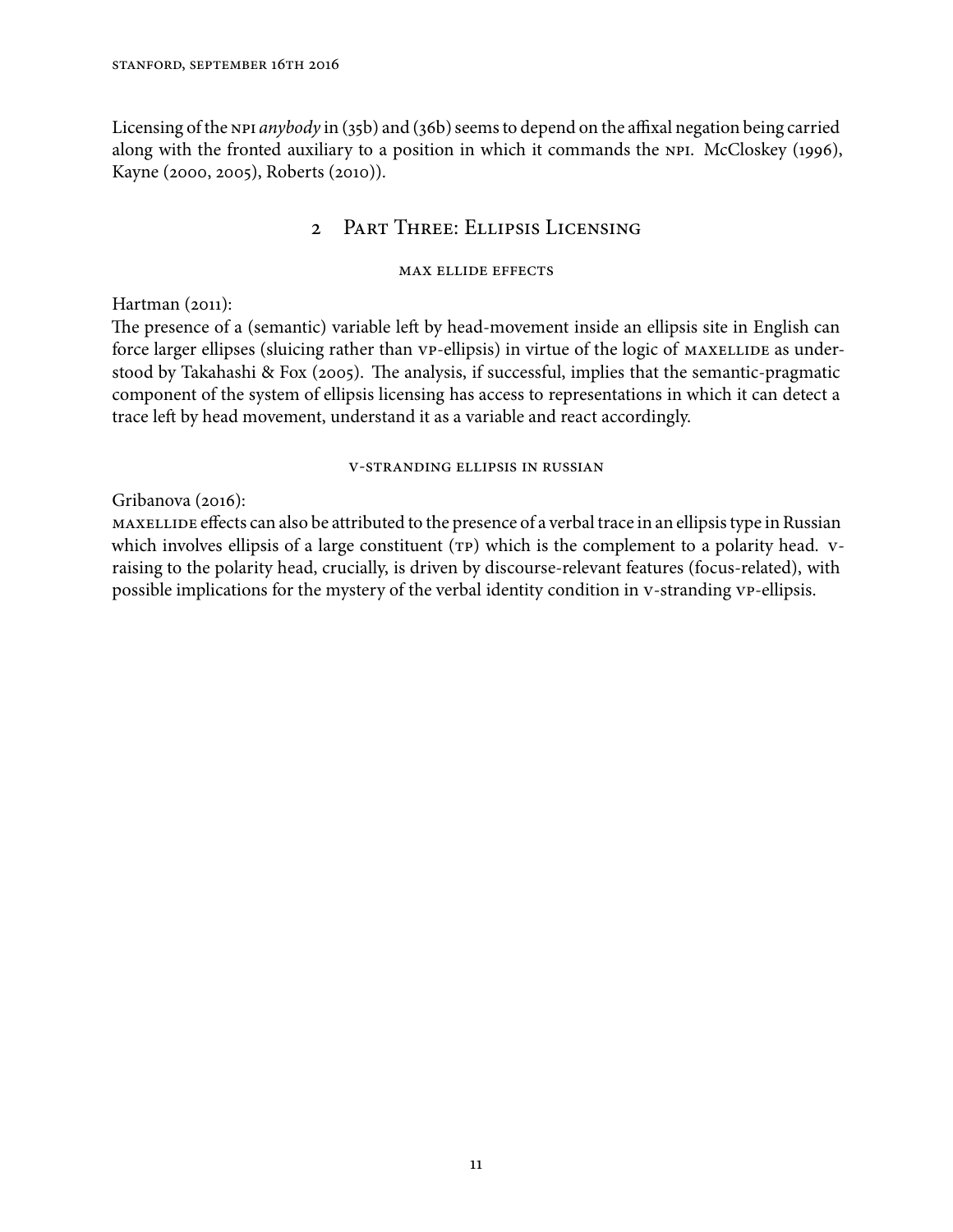# APPENDIX A: CHOMSKY'S CHARGE-SHEET

('Derivation by Phase',  $pp\,37-38$ :)

There are some reasons to suspect that a substantial core of head-raising processes  $\dots$  may fall within the phonological component.'

The reasons:

- The expectation of near-uniformity of LF interface representations across languages; if the uniformity thesis is correct, then verbs should be interpreted in the same way whether they do not raise (English), raise to  $\tau$  (many languages), or raise to  $\sigma$  (v2 languages). According to expectation, verbs are not interpreted differently in, say, Swedish as opposed to Icelandic.
- More generally, semantic effects of head raising in the core inflectional system are slight or non-existent. For phrasal movement, such effects are substantial and systematic.
- We avoid a serious problem which is too little discussed. We assume that when  $c$ , say, acting as a probe interacts with a goal  $D$ , what raises to the specifier of  $C$  is the  $DP$  projected by  $D$ , not D alone. But we simultaneously assume that when T, say, interacts with V, only V raises—not  $VP.$  This is the Pied Piping problem. This problem is easier to solve if  $V$ -to- $T$  raising,  $T$  to c raising, N to D raising and so on reflect phonological properties, being conditioned by the affixal character of inflectional heads.
- Head raising differs from core rules of narrow syntax in several respects.
	- it is an adjunction rule
	- it is counter-cyclic (does not obey the Extension Condition)
	- the raised head does not command its trace
	- it observes somewhat different locality conditions
	- it is not successive-cyclic (assuming that there is no excorporation)
- Grodzinsky & Finkel (1998)<sup>1</sup> identify a type of aphasia in which the symptoms can be interpreted as suggesting an inability to identify  $xp$ -chains. These patients have no difficulty with head chains.

<sup>&</sup>lt;sup>1</sup>'The neurology of empty categories: Aphasics failure to detect ungrammaticality,' Journal of Cognitive Neuroscience  $10: 281 - 292$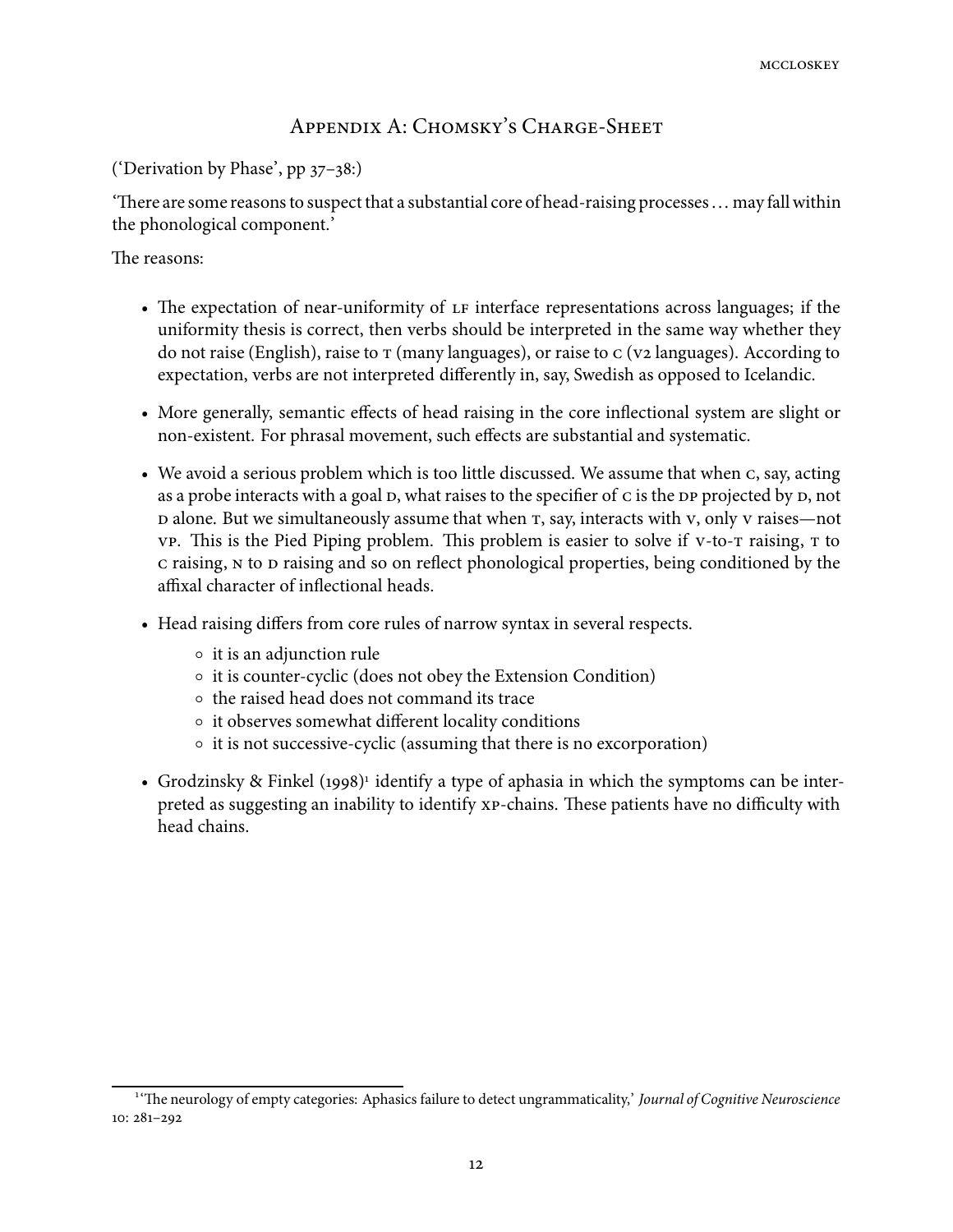# APPENDIX B: WORKS WHICH MAKE A CASE FOR INTERPRETIVE OR SYNTACTIC EFFECTS OF HEAD-MOVEMENT

 $Hartman (2011)$  $Roberts (2010)$ Szabolcsi (2011) Lechner  $(2007)$ Iatridou & Zeijlstra (2013) Benedicto (1998) Han et al.  $(2007)$ Mathew  $(2014)$ Funakoshi (2014) Gribanova (2016) Keine & Bhatt  $(2015)$ 

#### **REFERENCES**

- Benedicto, Elena. 1998. Verb movement and its effects on determiner-less subjects. In Armin Schwegler, Bernard Tranel & Myriam Uribe-Etxebarria (eds.), Romance linguistics: Theoretical perspectives, 25-. Amsterdam: John Benjamins.
- Boeckx, Cedric & Sandra Stjepanović. 2001. Headings towards PF. Linguistic Inquiry 32. 345-355.
- Chomsky, Noam. 2000. Minimalist inquiries, the framework. In Roger Martin, David Michaels & Juan Uriagereka (eds.), Step by step: Essays on minimalist syntax in honor of Howard Lasnik, 89-156. Cambridge, Massachusetts: MIT Press.
- Chomsky, Noam. 2001. Derivation by phase. In Michael Kenstowicz (ed.), Ken Hale: A life in language, 1-52. Cambridge, Massachusetts: MIT Press.
- Cyrino, Sonia & Gabriela Matos. 2002. vp ellipsis in European and Brazilian Portuguese: A comparative analysis. Journal of Portuguese Linguistics  $1.177-195$ .
- Doron, Edit. 1991. V-movement and vp-ellipsis. Manuscript, The Hebrew University of Jerusalem.
- Doron, Edit. 1999. v-movement and vp ellipsis. In Shalom Lappin & Elabbas Benmamoun (eds.), Fragments: Studies in ellipsis and gapping, 124-140. New York and Oxford: Oxford University Press.
- Funakoshi, Kenshi. 2014. Syntactic head movement and its consequences. Doctoral dissertation, University of Maryland.
- Goldberg, Lotus. 2002. An elucidation of null direct object structures in Modern Hebrew. In Line Mikkelsen & Christopher Potts (eds.), WCCFL 21, 99-112. Cascadilla Press.
- Goldberg, Lotus. 2005. Verb-stranding vp ellipsis: A cross-linguistic study: McGill University, Montreal, Canada dissertation.
- Gribanova, Vera. 2010. Composition and locality: The morphosyntax and phonoloy of the Russian verbal complex: University of California, Santa Cruz dissertation.
- Gribanova, Vera. 2011. Verb stranding verb phrase ellipsis and the structure of the Russian verbal complex. Natural Language and Linguistic Theory. .
- Gribanova, Vera. 2013a. A new argument for verb stranding verb phrase ellipsis. Linguistic Inquiry 44. 145-157.
- Gribanova, Vera. 2013b. Verb stranding verb phrase ellipsis and the structure of the Russian verbal complex. Natural Language and Linguistic Theory 31. 91-136.
- Gribanova, Vera. 2016. Head movement and ellipsis in the expression of Russian polarity focus. Natural Language and Linguistic Theory To appear.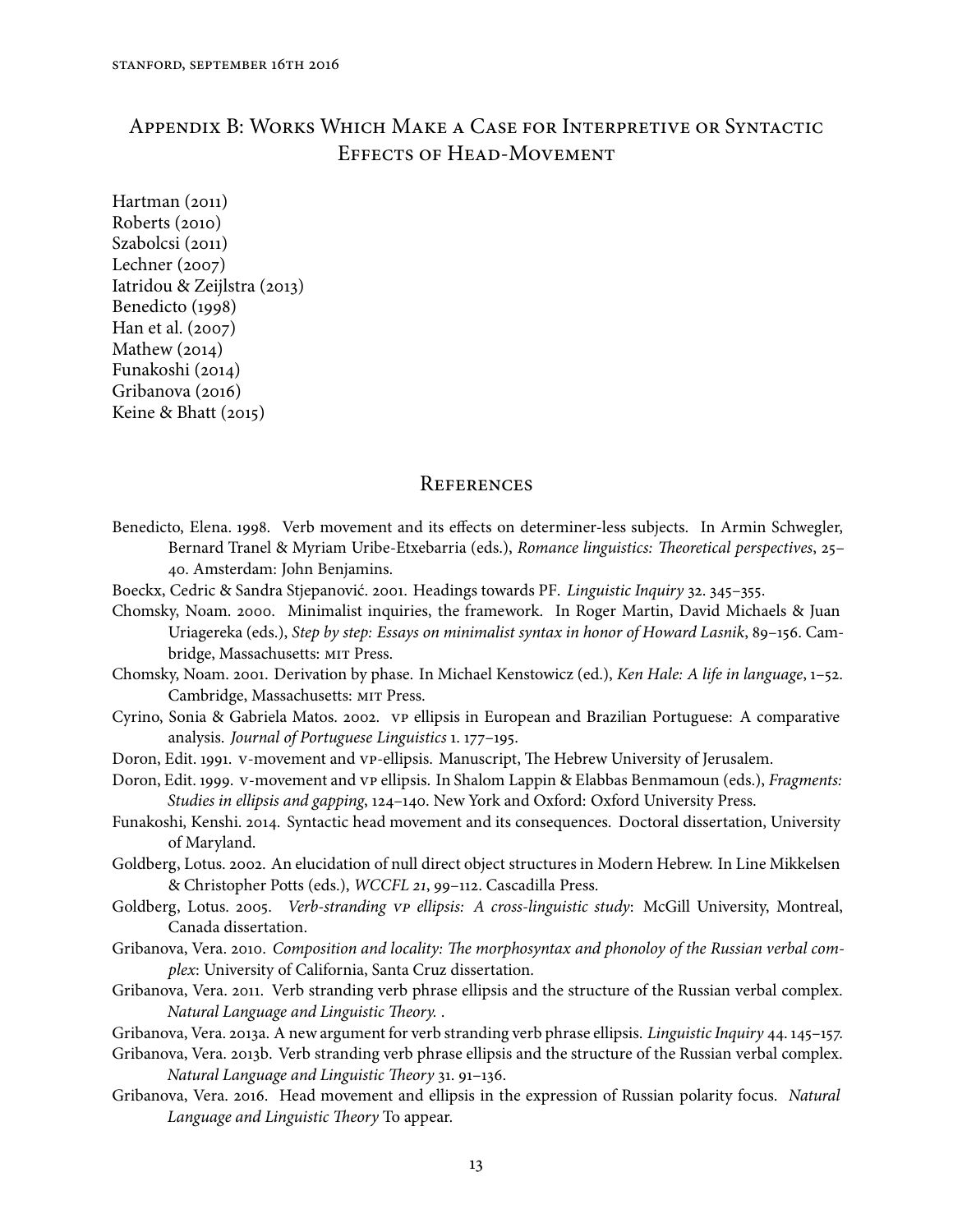- Haider, Hubert. 2003. v-clustering and clause union: Causes and effects. In Peter Seuren & Gerard Kempen (eds.), Verb constructions in German and Dutch, 91-126. Amsterdam: John Benjamins.
- Hall, David. 2015. Spelling out the noun phrase: Interpretation, word order, and the problem of 'meaningless movement'. Doctoral dissertation, Queen Mary University of London.
- Han, Chung-hye, Jeffrey Lidz & Julien Musolino. 2007. V-raising and grammar competition in Korean. Linguistic Theory  $38.1 - 47.$
- Harley, Heidi. 2004. Merge, conflation, and head movement. In Keir Moulton & Matthew Wolf (eds.), NELS  $34$ , Proceedings of the thirty fourth annual meeting of the North-Eastern Linguistic Society,  $239-254$ . , Graduate Linguistics Student Association, University of Massachusetts, Amherst.
- Hartman, Jeremy. 2011. The semantic uniformity of traces: Evidence from ellipsis parallelism. Linguistic Inquiry 42. 367-388.
- Heim, Irene. 1997. Predicates or formulas? evidence from ellipsis. In Aaron Lawson (ed.), SALT VII, proceedings from Semantics and Linguistic Theory VII, 197-221. Ithaca, New York: Cornell University, CLC Publications.
- Hoji, Hajime. 1998. Null objects and sloppy identity in Japanese. Linguistic Inquiry 28. 127-152.
- Homer, Vincent. 2012. Domains of polarity items. Journal of Semantics To appear.
- Homer, Vincent. 2015. Neg-raising and positive polarity. Semantics and Pragmatics 8. 4:1-88.
- Iatridou, Sabine & Ivy Sichel. 2011. Negative DP's, A-movement and scope diminishment. Linguistic Inquiry  $42.595 - 629.$
- Iatridou, Sabine & Hedde Zeijlstra. 2013. Negation, polarity, and deontic modals. *Linguistic Inquiry* 44. 529– 568.
- Israel, Michael. 1996. Polarity sensitivity as lexical semantics. *Linguistics and Philosophy* 19. 619–666.
- Kayne, Richard. 2000. On the right edge in  $\overline{u}$  are equal to McCloskey. Syntax 3. 20–43.
- Kayne, Richard. 2005. Some notes on comparative syntax, with special reference to English and French. In G. Cinque & R. Kayne (eds.), The Oxford handbook of comparative syntax, 3-69. Oxford Univesity Press.
- Keine, Stefan & Rajesh Bhatt. 2015. Interpreting verb clusters. Natural Language and Linguistic Theory To appear.
- Kim, Soowon. 1999. Sloppy/strict identity, empty objects, and NP ellipsis. Journal of East Asian Linguistics 8.  $255 - 284.$
- Ladusaw, William. 1977. The scope of some sentence adverbs and surface structure. In NELS 8, Department of Linguistics, University of Massachusetts, Amherst: GLSA.
- Ladusaw, William. 1988. Adverbs, negation and QR. In Linguistics in the morning calm 2: Selected papers from sicol-1986, 481-488. Seoul, South Korea: The Linguistic Society of Korea.
- Ladusaw, William A. 1992. Expressing negation. In Chris Barker & David Dowty (eds.), Proceedings of SALT II, OSU working papers in linguistics, 237-259. Columbus, Ohio: Ohio State University.
- Laka, Itziar. 1990. Negation in syntax: On the nature of functional projections in syntax: MIT dissertation.
- Lasnik, Howard. 1999. Chains of arguments. In Samuel Epstein & Norbert Hornstein (eds.), Working minimalism, Cambridge, Massachusetts: MIT Press.
- Lechner, Winfried. 2007. Interpretive effectives of head movement. http://ling.auf.net/lingBuzz/000178.
- Mathew, Rosmin. 2014. The syntactic effect of head movement: Wh and verb movement in Malayalam. Doctoral dissertation, University of Tromsø.
- Matushansky, Ora. 2006. Head-movement in linguistic theory. *Linguistic Inquiry*  $37.69$ –110.
- McCloskey, James. 1996. On the scope of verb raising in Irish. Natural Language and Linguistic Theory 14.  $47-104.$
- McCloskey, James. 2004. Questions and questioning in a local English. In Raffaella Zanuttini, Héctor Campos, Elena Herburger & Paul H. Portner (eds.), Crosslinguistic research in syntax and semantics: Negation.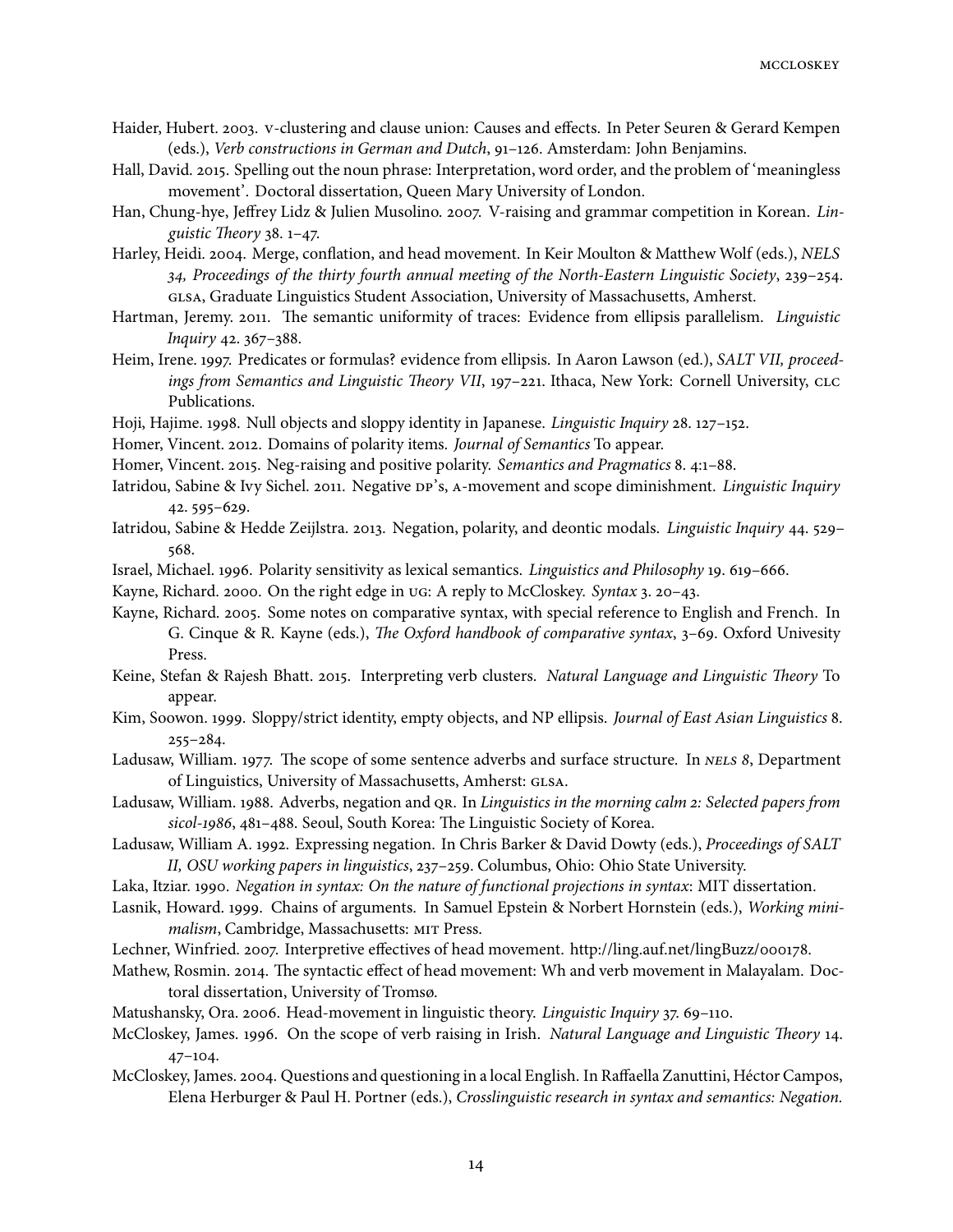tense, and clausal architecture, 87-126. Washington D.C.: Georgetown University Press.

- Merchant, Jason. 2001. The syntax of silence: sluicing, islands, and the theory of ellipsis. Oxford: Oxford University Press.
- Messik, Troy & Gary Thoms. 2014. Ellipsis, economy, and the (non)-uniformity of traces: a reply to Hartman. Uhnpublished, under review.
- Nchare, Abdoulaye Laziz. 2012. The grammar of Shupamem. Doctoral dissertation, NYU.
- Ngonyani, Deo. 1996. VP ellipsis in Ndendeule and Swahili applicatives. In Edward Garrett & Felicia Lee (eds.), Syntax at Sunset, UCLA working papers in syntax and semantics, Number 1, 109-128. Department of Linguistics, UCLA.
- Oku, Satoshi. 1998. A theory of selection and reconstruction in the minimalist perspective. Doctoral dissertation, University of Connecticut.
- Otani, Kazuto & John Whitman. 1991. V-raising and VP elllipsis. Linguistic Inquiry 22. 345-358.
- Potts, Christopher. 2002. The syntax and some of the semantics of as-parentheticals. Natural Language and Linguistic Theory 20. 623-689.
- van Riemsdijk, Henk. 1998. Head movement and adjacency. Natural Language and Linguistic Theory 16.  $633 - 678.$
- Rizzi, Luigi. 2016. Labelling, maximality, and the head-phrase distinction. The Linguistic Review 33. 103-127. Rizzi, Luigi & Ian Roberts. 1989. Complex inversion in French. Probus 1. 1-30.
- Roberts, Ian. 2010. Agreement and head movement: Clitics, incorporation, and defective goals. Cambridge, Massachusetts: MIT Press.
- Rooth, Mats. 1992. Ellipsis redundancy and reduction redundancy. In Steve Berman & Arild Hestvik (eds.), Proceedings from the stuttgart ellipsis workshop, vol. 340 (Arbeitspapiere des Sonderforschungsbereichs 9), 1-26. Heidelberg: Universität Stuttgart.
- Saito, Mamoru. 2004. Ellipsis and pronominal reference in Japanese clefts. Studies in Modern Grammar 36.  $1 - 44.$
- Saito, Mamoru. 2007. Notes on East Asian argument ellipsis. Language Research 43. 203-227.
- Sauerland, Uli. 2003. Intermediate adjunction with a-movement. Linguistic Inquiry 34. 308-314.
- Schloormemmer, Erik & Tanja Temmerman. 2011. Head movement as a PF-phenomenon: evidence from identity under ellipsis. Presented at wccrL 29, University of Arizona, Tucson, April 23rd 2010.
- Schuyler, Tamara. 2001. Wh-movement out of the site of VP ellipsis. In Séamas Mac Bhloscaidh (ed.), Syn $tax$  and semantics at santa cruz, vol. 3,  $1-20$ . Santa Cruz, California: Linguistics Research Center, University of California Santa Cruz.
- Sherman (Ussishkin), Adam. 1998. vp ellipsis and subject positions in Modern Hebrew. In Adam Zachary Wyne (ed.), Proceedings of the 13th annual meeting of the Israel Association of Theoretical Linguistics, Bar-Ilan University, Tel-Aviv, Israel, 211-229. Jerusalem: Akademon.
- Szabolcsi, Anna. 2011. Certain verbs are syntactically explicit quantifiers. In The Baltic International Yearbook of Cognition, Logic and Communication, Vol.6. Formal Semantics and Pragmatics: Discourse, Context, and Models, To appear. http://cognition.lu.lv/symp/6-call.html.
- Takahashi, Daiko. 2006. Apparent parasitic gaps and null objects in Japanese. Journal of East Asian Linguistics  $15.1 - 35.$
- Takahashi, Daiko. 2008a. Noun phrase ellipsis. In Shigeru Miyagawa & Mamoru Saito (eds.), The Oxford handbook of Japanese linguistics, Oxford: Oxford University Press.
- Takahashi, Daiko. 2008b. Quantificational null objects and argument ellipsis. Linguistic Inquiry 39. 307-326.
- Takahashi, Daiko. 2009. Argument ellipsis, anti-agreement, and scrambling. Unpublished, Tohoku University.
- Takahashi, Shoichi & Danny Fox. 2005. MaxElide and the re-binding problem. In Aaron Lawson (ed.), SALT XV, proceedings from Semantics and Linguistic Theory XV, 223-240. Ithaca, New York: Cornell